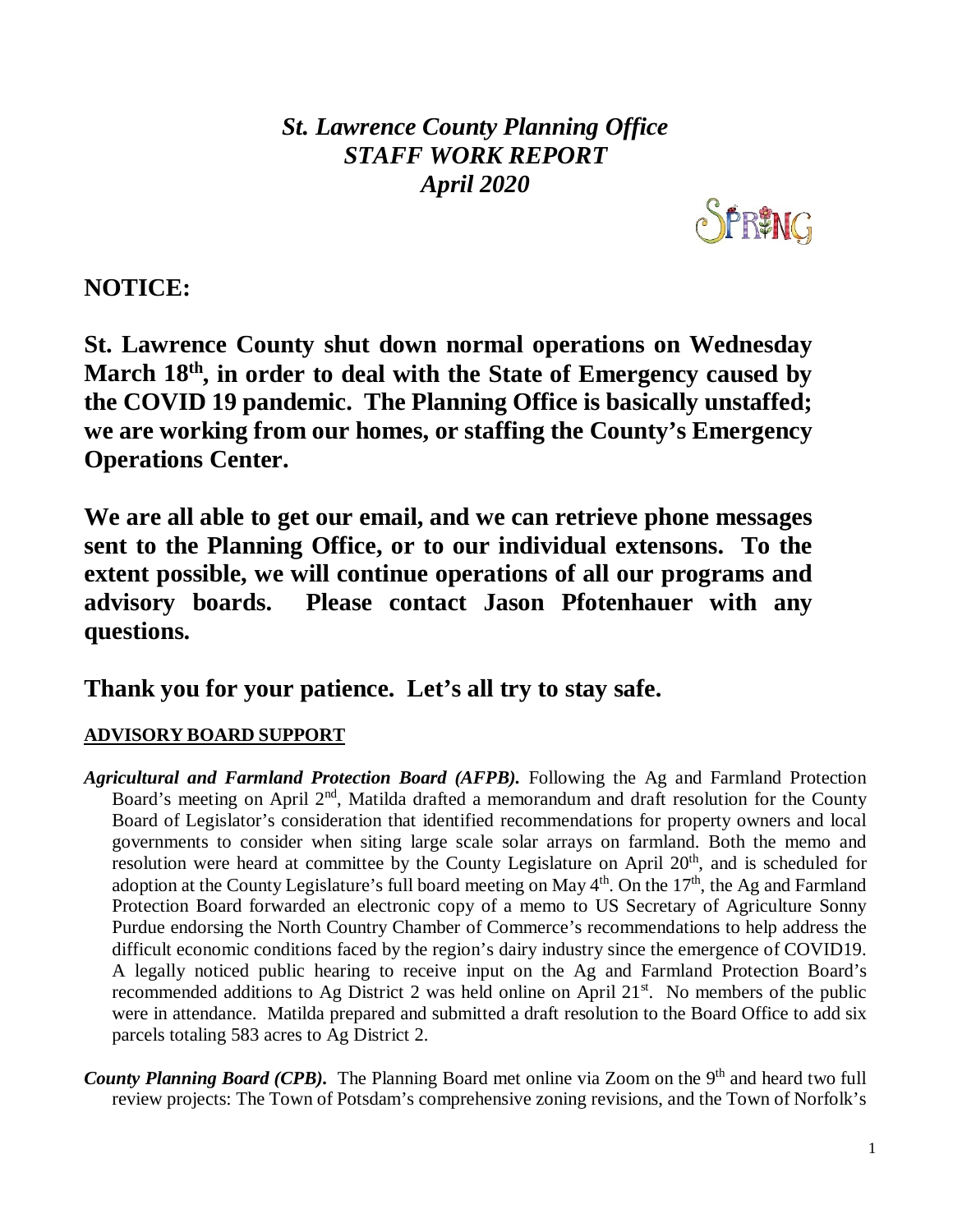local law to regulate solar energy systems. Both projects were approved with conditions. Members of the board also completed online training provided by the National Fire Prevention Association on emergency responses to Battery Energy Storage Systems (BESS), and will use this information to revise NYSERDA's model law to regulate BESS.

*Environmental Management Council (EMC).* There was no EMC meeting in April, due to the County's declaration of a State of Emergency.

In conjunction with Earth Day, the EMC put out the following message:

This month marks the  $50<sup>th</sup>$  anniversary of the first Earth Day.

According to [https://www.earthday.org/history/](https://protect-us.mimecast.com/s/tE9ICYEBqLfjKlAF0xiDY?domain=earthday.org/) "On April 22, 1970, 20 million Americans — at the time, 10% of the total population of the United States — took to the streets, parks and auditoriums to demonstrate for a healthy, sustainable environment in massive coast-to-coast rallies. Thousands of colleges and universities organized protests against the deterioration of the environment."

As part of our Earth Day 2020 planning, we would like to invite individuals and environmental groups from around the County / around the region to submit something in writing, photo(s), or audio or video format, about their impressions about Earth Day, or about how they, or their group have developed during this 50-year period since the first Earth Day (accomplishments; goals for the future; challenges that lay ahead; etc.).

Please email your submission to  $\frac{\text{tenbusch@stlawco.org}}{\text{tenbusch@stlawco.org}}$  When you email, please have the subject line read "Earth Day 50".

We intend to develop a Web page as part of the St. Lawrence County Web site to house these submissions about Earth Day. We see it as a first-level history project, collecting stories about the local environmental movement over the past 50 years.

I invite you all to share with us some aspects about your / your group's experiences in working to improve our environment during the past fifty years. I will leave the format to you (written; pictorial; audio; video). If you want assistance to produce / develop your ideas, I/we may be able to help.

I hope you will share this invitation widely, and I hope that you will send in something about Earth Day / about the environment over the past 50 years / about how your thoughts and opinions have changed over time concerning our environment. We may be separated right now by COVID19, but we are all joined together as a community.

The Emerald Ash Borer Task Force (EABTF) There was no EAB Task Force meeting in April, due to the County's declaration of a State of Emergency.

*Fair Housing Task Force (FHTF)*. The FHTF has suspended planning for its annual training sessions, which are typically held in April, in conjunction with Fair Housing Month. The focus of training in 2020 will be the recently-enacted laws regulating landlords and tenants.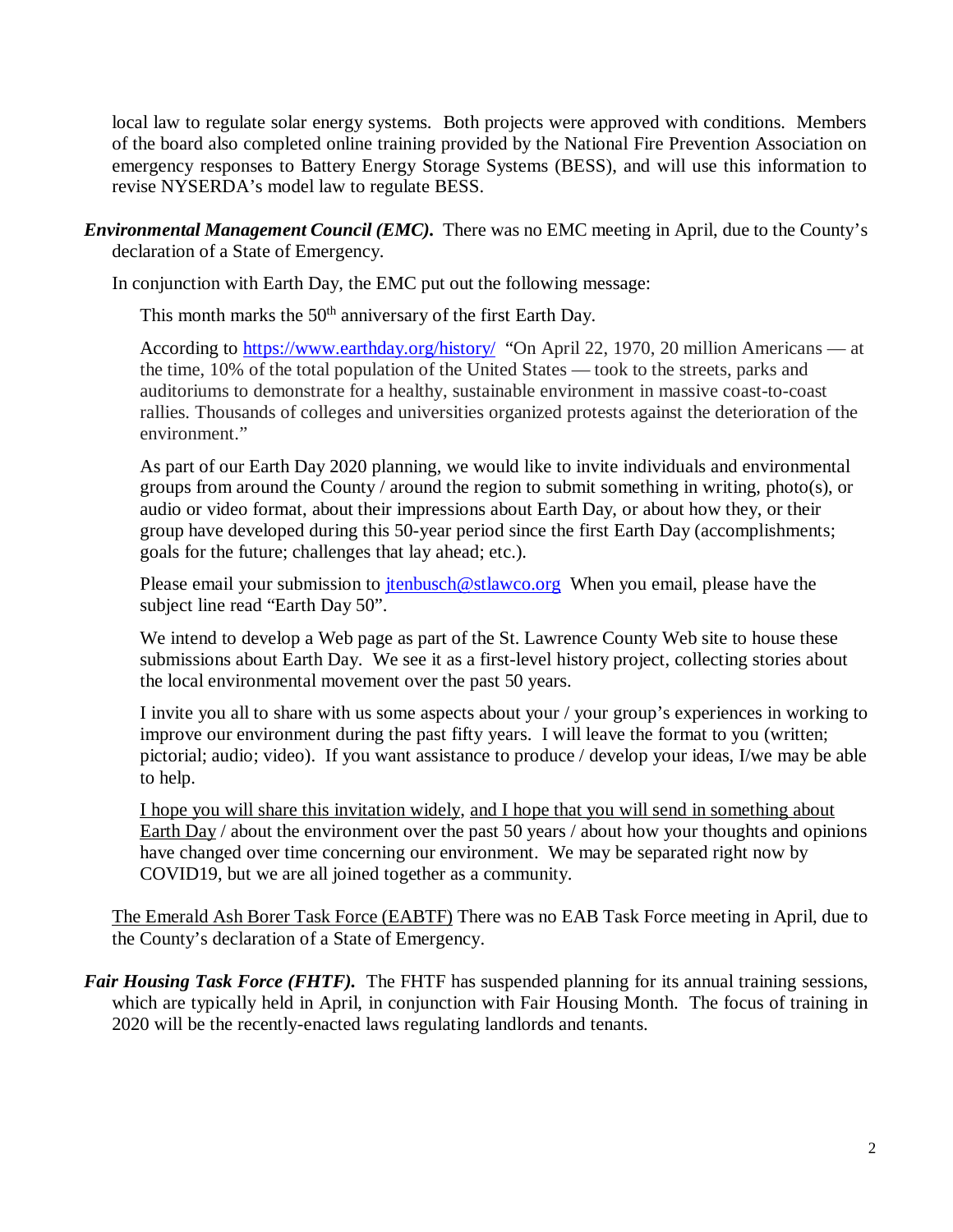### **BOARD OF LEGISLATORS**

- *Emergency Response to COVID 19.* The Planning Office has been assisting with the County's COVID-19 response in several ways. Efforts include helping to staff the Emergency Operations Center (see separate section below) and mapping and locational analysis of COVID cases.
- *Census 2020.* Staff are working with the County's Complete Count Committee. The Committee met on April  $10<sup>th</sup>$ . Staff did a radio interview with B99.3 Hits radio; another interview was done with North Country Matters (see [https://youtu.be/yf4NnGkuv8w](https://protect-us.mimecast.com/s/42iNC687K1hZvL2hpYlV6?domain=youtu.be)

# *Jones & Laughlin (J&L) Site*.

- $\triangleright$  The DEC technical (clean-up) conference call for April was cancelled by the DEC.
- *Space Study***.** Staff are assisting with an assessment of County space needs in the City of Ogdensburg. This project is on hold at the present time.

# **COMMUNITY / ECONOMIC DEVELOPMENT**

*Community Development Block Grants (CDBG).* The Planning Office administers three open grants: the Septic Tank Replacement Assistance Program (STRAP); the 23rd round of the Direct Homeownership Assistance Program, and the third round of its Countywide Housing Rehabilitation Program (CHRP 3). The County anticipates rehabbing 10 houses under CHRP 3.

In April, the Planning Office, in consultation with its subrecipient, the North Country Housing Council, shut down its CDBG programs, due to the COVID19 pandemic.

Staff began working on the administrative paperwork, and the Environmental Review Record (ERR), that must be completed before NYS OCR will issue a Release of Funds.

- *Lead Hazard Abatement Program*. This \$1 million award from the US Department of Housing and Urban Development (HUD) is providing lead-based paint stabilization, or abatement assistance, to up to 52 households throughout the county In April, the Planning Office, in consultation with its subrecipient, the North Country Housing Council, shut down its Lead Hazard Abatement program, due to the COVID19 pandemic. Quarterly report for period ending 3/31/20 was submitted, as was a reimbursement request for funds expended through 4/6/20.
- *Village of Potsdam Downtown Revitalization Initiative (DRI).* The Planning Office is participating as a project partner on the Local Planning Committee (LPC) for the Potsdam DRI. This project is currently on hold due to the COVID-19 pandemic. The project website is: [https://potsdamdri.com/.](https://potsdamdri.com/)

# **EMERGENCY OPERATIONS CENTER (EOC)**

*Daily Activity.* Staff, on a rotating, basis, occupy a workstation in the County's EOC, located in the BOL Chambers. EOC operation consists of answering phones and logging and distributing COVID-19 medical resources requests.